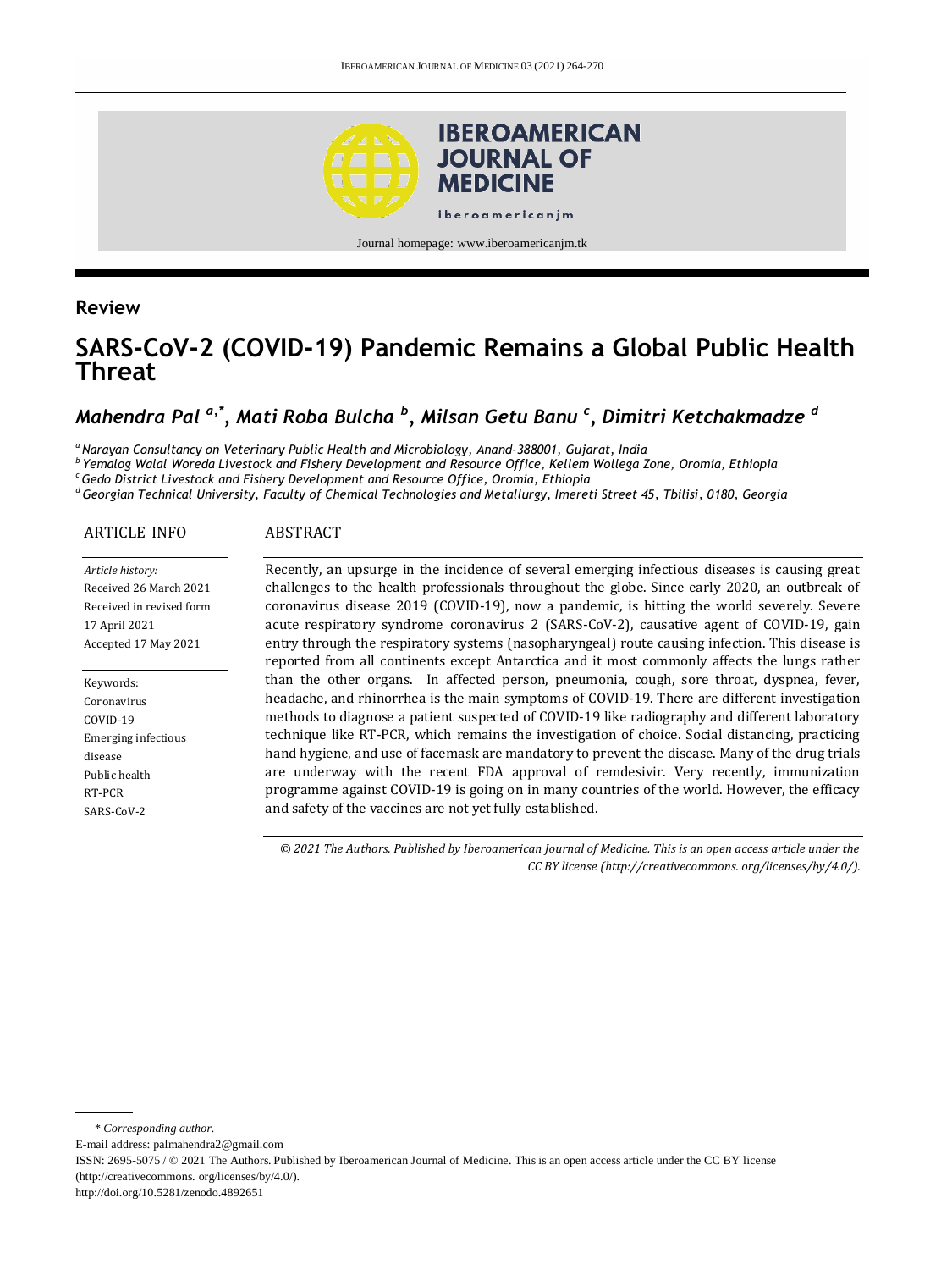# **La pandemia de SARS-CoV-2 (COVID-19) sigue siendo una amenaza para la salud pública mundial**

#### INFO. ARTÍCULO

#### RESUMEN

*Historia del artículo:*  Recibido 26 Marzo 2021 Recibido en forma revisada 17 Abril 2021 Aceptado 17 Mayo 2021

Palabras clave: Coronavirus COVID-19 Enfermedad infecciosa emergente Salud pública RT-PCR SARS-CoV-2

Recientemente, un aumento en la incidencia de varias enfermedades infecciosas emergentes está causando grandes desafíos a los profesionales de la salud en todo el mundo. Desde principios de 2020, un brote de la enfermedad por coronavirus 2019 (COVID-19), ahora una pandemia, está afectando al mundo de forma severa. El síndrome respiratorio agudo severo coronavirus 2 (SARS-CoV-2), agente causante de COVID-19, ingresa a través de la ruta del sistema respiratorio (nasofaríngeo) causando infección. Esta enfermedad se informa en todos los continentes excepto en la Antártida y afecta más comúnmente a los pulmones que a otros órganos. En la persona afectada, la neumonía, la tos, el dolor de garganta, la disnea, la fiebre, el dolor de cabeza y la rinorrea son los principales síntomas del COVID-19. Existen diferentes métodos de investigación para diagnosticar a un paciente con sospecha de COVID-19 como la radiografía y diferentes técnicas de laboratorio como RT-PCR, que sigue siendo la investigación de elección. El distanciamiento social, la práctica de la higiene de manos y el uso de mascarilla son obligatorios para prevenir la enfermedad. Muchos de los ensayos de fármacos están en marcha con la reciente aprobación de remdesivir por parte de la FDA. Muy recientemente, se está llevando a cabo un programa de inmunización contra COVID-19 en muchos países del mundo. Sin embargo, la eficacia y seguridad de las vacunas aún no están completamente establecidas.

*© 2021 Los Autores. Publicado por Iberoamerican Journal of Medicine. Éste es un artículo en acceso abierto bajo licencia CC BY (http:/[/creativecommons. org/licenses/by/4.0/\)](https://creativecommons.org/licenses/by/4.0/).*

HOW TO CITE THIS ARTICLE: Pal M, Bulcha MR, Banu MG, Ketchakmadze D. SARS-CoV-2 (COVID-19) Pandemic Remains a Global Public Health Threat. Iberoam J Med. 2021;3(3):264-270. doi[: 10.5281/zenodo.4892651.](http://doi.org/10.5281/zenodo.4892651)

## **1. INTRODUCTION**

Emerging infectious diseases caused by a diverse etiological agent, are significant causes of morbidity and mortality both in developing as well as developed nations of the world. Since early 2020, an outbreak of coronavirus disease 2019 (COVID-19), now pandemic has caused the devastation of human life and the world economy [1].This new coronavirus was identified as the cause of a cluster of pneumonia cases in Wuhan, a city in the Hubei Province of China [2]. It rapidly spread, resulting in an epidemic throughout China, followed by an increasing number of cases in other countries throughout the world [3]. Originally, the World Health Organization (WHO) called this infectious disease novel coronavirus-infected pneumonia (NCIP) and the virus named as 2019 novel coronavirus (2019-nCoV). On 11 Feb 2020, the WHO officially renamed the clinical condition COVID-19 (a shortening of Corona Virus Disease-19) which was announced in a tweet and declared this a global health emergency at the beginning of February 2020.

The ongoing outbreak of this COVID-19 is in the city of Wuhan in Hubei Province of central China and the Human seafood wholesale market was thought to be at least one of the places where SARS-CoV-2 from an unknown animal

source might have crossed the species barrier to infect humans [4, 5]. The virus that causes this COVID-19 is designated severe acute respiratory syndrome coronavirus 2 (SARS-CoV-2) by the International Committee on Taxonomy of Viruses. Since, the phylogenetic analysis showed that this virus entered the same subgenus as the coronavirus that caused the outbreak of severe acute respiratory illness (SARS) in 2002-2004, namely *Sarbecovirus* [6].

The diseases of coronavirus usually caused a respiratory infection ranging from the common cold to more severe diseases [2] such as Middle East respiratory syndrome (MERS) and severe acute respiratory syndrome (SARS) and the most recently discovered Coronavirus (COVID-19) infectious disease [7].

Before the outbreak of COVID-19, 6 types of coronaviruses could infect humans, namely severe acute respiratory Illness coronavirus (SARS-CoV), the Middle East respiratory syndrome (MERS) 1virus, 229E, and NL63 (alpha coronavirus), OC43 and HKU1 (beta coronavirus). Coronavirus, which is the etiology of COVID-19, belongs to the genus Beta coronavirus [8].

According to reports of WHO (2021), the highest numbers of new cases were recorded from India (2,597,285 new cases; 20 percent increase), Brazil (421,933 new cases; 4 percent increase), the United States of America (345,692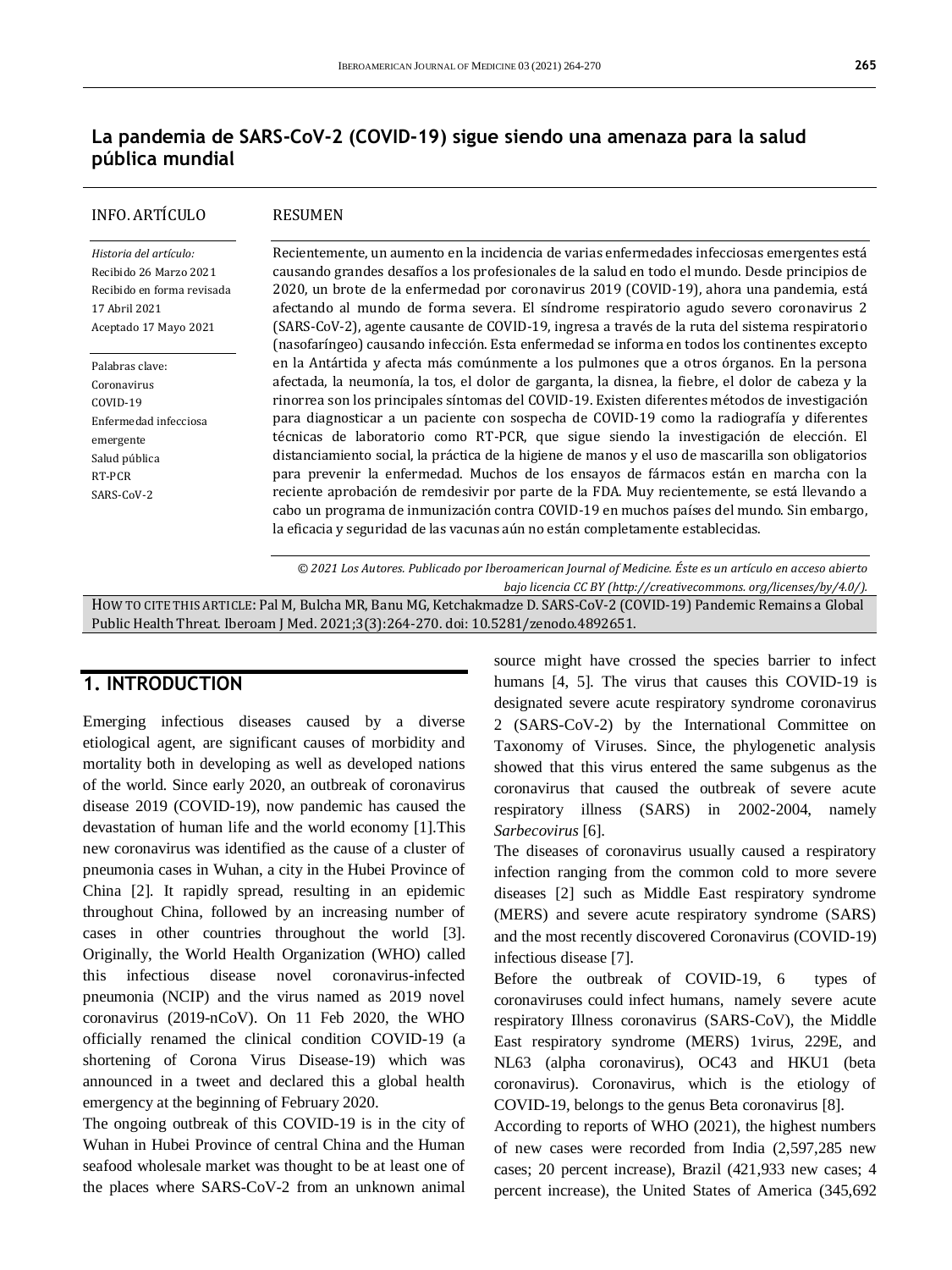new cases; 15 percent decrease), Turkey (257 992new cases; a 32 percent decrease), and France (a 32 percent decrease) (163,666 new cases; 23 percent decrease). Globally, According to reports of WHO may 2021, 157,973,438 confirmed case and 3,288,455 confirmed death was reported.

### **2. MICROBIOLOGICAL ASPECT OF SARS-COV-2**

#### **2.1. TAXONOMY AND ETIOLOGY**

The family *Coronaviridae* was established in 1975 by the International Committee on the Taxonomy of Viruses. The name coronavirus is derived from the "corona"-like or crown-like morphology observed for these viruses in the electron microscope [9]. Coronaviruses are a group of large, enveloped, positive-sense, single-stranded RNA viruses belonging to the order *Nidovirales* [4].

Twenty-six different species are known and have been divided into four genera (alpha, beta, gamma, and delta) characterized by different antigenic cross-reactivity and genetic makeup [10]. The subfamily of the *Coronaviridae*, are positive-strand RNA viruses with the largest genome of all known RNA viruses  $(≥27$  Kb) [11]. The genomic RNA is capped, polyadenylated, and associated with nucleocapsid proteins within an enveloped virion [12]. The envelope is covered by the characteristic surface glycoprotein that gives the virus particles their characteristic crown-like (Latin: corona) appearance [4]**.**

#### **2.2. REPLICATION AND PATHOGENESIS**

Angiotensin-converting enzyme 2 (ACE2) found in the lower respiratory tract of humans, is known as a cell receptor for SARS-CoV and regulates both cross-species and human-to-human transmission [13]. Isolation from the bronchoalveolar lavage fluid (BALF) of a COVID-19 patient has confirmed that the SARS-CoV-2 uses the same cellular entry receptor, ACE2, as SARS-CoV [14].

The virion S-glycoprotein can attach to the receptor, ACE2 on the surface of human cells. S glycoprotein includes S1 and S2 units. S1 determines the virus-host range and cellular tropism with the key function domain while S2 mediates virus-cell membrane fusion by two tandem domains, (HR1) and HR2 [5, 14].

The viral genome RNA is released into the cytoplasm, and the uncoated RNA translates two polyproteins, pp1a and pp1ab, which encode non-structural proteins and form a replication-transcription complex (RTC) [9]. Mediating endoplasmic reticulum (ER) and Golgi, newly formed genomic RNA, nucleocapsid proteins, and envelope glycoproteins assemble and form viral particle buds [15]. Lastly, the virion-containing vesicles fuse with the plasma membrane to release the virus Systematic detection of β-CoV receptors showed that human cells expressing ACE2 [13].

#### **2.3. EPIDEMIOLOGY (HOST, MODE OF TRANSMISSION AND RISK FACTORS)**

Since the first reports of cases from Wuhan, a city in the Hubei Province of China, at the end of 2019, the COVID-19 cases have been reported from all continents except Antarctica [16]. Coronavirus has been identified in both avian hosts and various mammals, including a bat, camels, dogs, and masked palm civets, and is previously regarded as pathogens that only cause mild diseases in the immunecompetent people until the emergence of the coronavirus causing SARS-CoV in late of 2002. Currently, at least seven coronavirus species are known to cause diseases in human beings [17].

The main mode of transmission is close or direct contact (person-to-person) through close-range contact, mainly via respiratory droplets; virus released in the respiratory secretions when a person with infection coughs, sneezes [18], or talks can infect another person if it makes direct contact with the mucous membranes; infection might also occur if a person's hands are contaminated by droplets or by touching contaminated surfaces and then they touch their eyes, nose, or mouth with infected secretions or large aerosol droplets [19]. There is also a fomite transmission because; the virus can exist in nature on surfaces and can last for up to 4 hours on copper, 24 hours on cardboard, and up to 72 hours on plastic and stainless steel surfaces leading [20].

Indirect contact with surfaces in the immediate environment or object used on the infected person can also pose a risk to infection. It is mentioned that pregnancy, age (mainly old age), different diseases (asthma, COPD, high blood pressure, immune-compromised state (blood or bone marrow transplant, HIV), smoking and diabetes are the major risk factors of this emerging viral disease [15]**.**

#### **2.4. CLINICAL SPECTRUM**

There is no specific clinical feature that can yet reliably distinguish COVID-19 from other viral respiratory infections [1].The patients infected with COVID 19 can either be asymptomatic (without any symptoms) or symptomatic [4]. The most commonly reported symptoms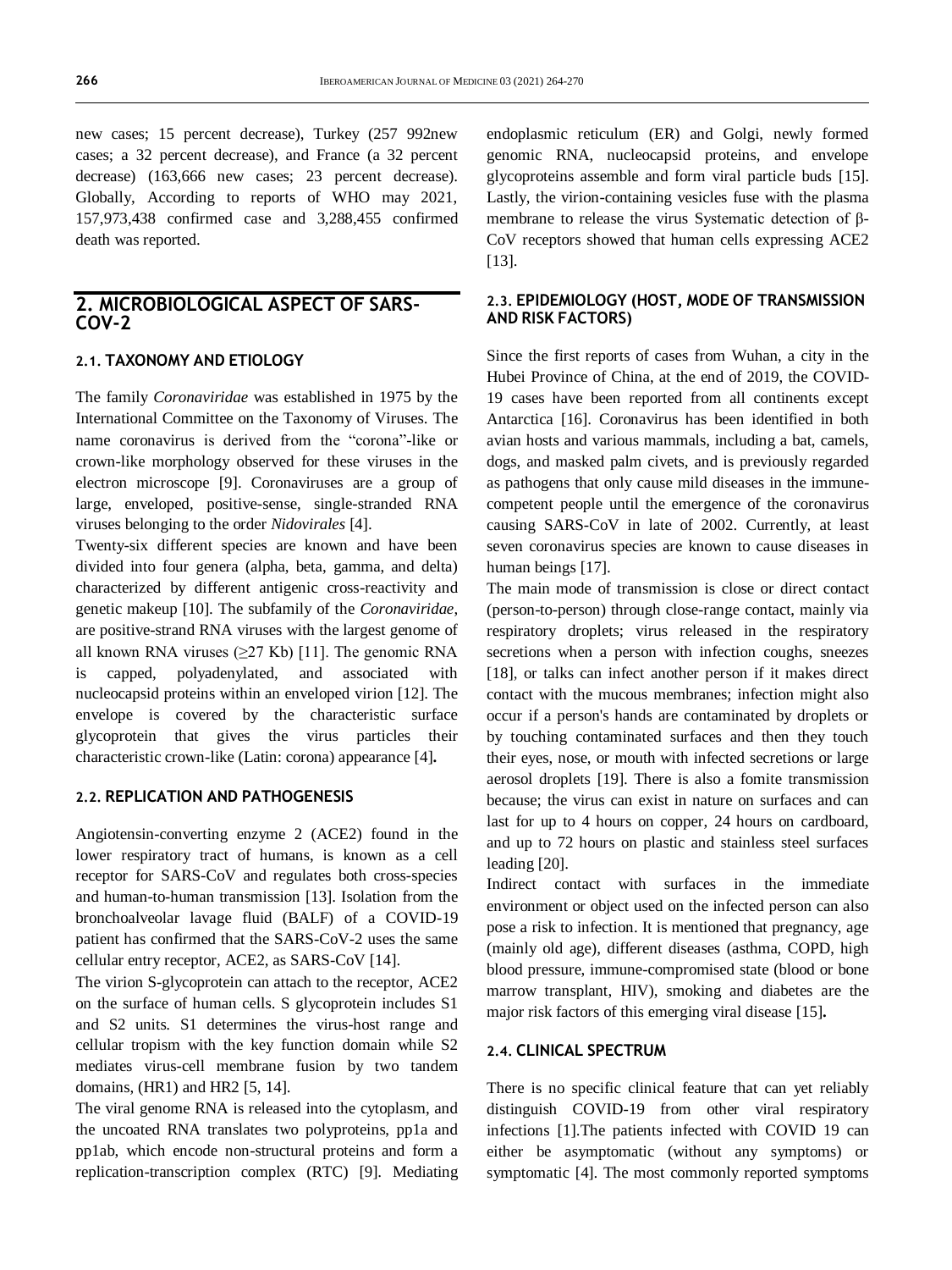in the symptomatic case are pneumonia, fever, cough, dyspnea, headache, sore throat, and rhinorrhea are main symptoms of covid-19. In addition to respiratory symptoms, gastrointestinal symptoms (e.g., nausea and diarrhea) have also been reported and in some patients, they may be the presenting complaint [17].

#### **2.5. DIAGNOSIS**

The efforts to control the spread of COVID-19, institute quarantine and isolation measures, and appropriately clinically manage patients all require useful screening and diagnostic tools [4]. The clinical diagnosis of COVID-19 is similar to those of other human coronaviruses. The most common diagnostic tools of COVID-19 are; Radiography test includes Chest X-ray, CT chest finding, and chest ultrasound. The radiological finding of a patient with this disease may vary based on the age of the patient, disease progression, immunity status, co-morbidity, and initial medical intervention [21].

The COVID-19 can also be investigated by different laboratory tests, such as serological technique of antibody titer measurement, electron microscopy for examination of viral particles, conventional and real-time reverse transcriptase-polymerase chain reaction [3, 22].

The polymerase chain reaction method is considered the "gold standard" for the detection of some viruses because of its high sensitivity, specificity, and rapid detection. RT-PCR has been used for the detection of SARS-CoV-2 due to these benefits [18, 23]. There is also serum-based testing, such as rapid diagnostic kits, ELISA using IgM/IgG antibodies that have been developed throughout the world. The test detects early marker and late marker, IgM/IgG antibodies in human finger-prick (capillary) or venous whole blood, serum, and plasma samples. The other common laboratory techniques, such as complete blood count, coagulation profile, and serum biochemical tests [8].

#### **2.6. TREATMENT**

There is no specific antiviral treatment recommended for COVID-19. The treatment is only supportive care to help alleviate symptoms is the best current approach being followed by all the medical centers worldwide [24]. Supportive care includes isolating the patient to a negative pressure isolation room and providing adequate rest, hydration, nutritional support, and electrolyte balance [2, 4, 7]. Complicated cases developing respiratory failure, ARDS, heart failure, and septic shock also require a high level of care and other life support like invasive ventilation, extracorporeal membrane oxygenation (ECMO), renal replacement therapy, and so on [16]. However, on May 1 2020 FDA issued an emergency use authorization for the Investigational antiviral drug remdesivir for the treatment of suspected or laboratory-confirmed COVID-19 in adults and children hospitalized with severe disease. The investigational drug has been shown in a clinical trial to shorten the time to recovery in some patients [23].

#### **2.7. PREVENTION AND CONTROL**

Currently, there is no effective treatment is available to date for covid-19. As the infection spreads through droplets and close contact so following preventive measures have been advocated [7, 23]. In locations where community transmission is widespread, preventive strategies for all individuals in a health care setting are warranted to reduce potential exposures by the following methods [13, 19].

#### **2.7.1. SOCIAL DISTANCING**

Social distancing is a prevention and control intervention implemented to decrease or avoid contact between those who are infected with a disease and those who are not to decrease or stop the disease transmission in a community. WHO recommends maintaining at least 1 meter (3 feet) distance between each individual [25].

#### **2.7.2. HAND HYGIENE**

Frequent and proper hand hygiene is a must for the prevention of COVID 19. Like any other corona viruses, SARS-COV-2 has a lipid envelope, which on washing with soap can break that fat in the envelope apart thereby making it impossible or difficult for the virus to infect human cells. Hence, hand washing with soap, water, and use of hand sanitizer that contains at least 60 percent alcohol is a reasonable alternative and more powerful weapon than any other preventive measure [26].

#### **2.7.3. USE OF FACEMASK AND VACCINES**

Wearing a mask is one of the prevention measures that can limit the spread of certain respiratory viral diseases including COVID-19 [7]. However, the use of a mask alone is insufficient to provide an adequate level of protection and other measures should also be adopted [13]. Specialized respirator, N95, which technically is a good fit mask preventing the entry of droplets and thereby minimizing the chance of acquiring the infection [17].

Finally, In addition to personal preventive measures (examples, hand hygiene, respiratory etiquette, and face covers, environmental disinfection), transmission reduction strategies include social/physical distancing orders, stay-at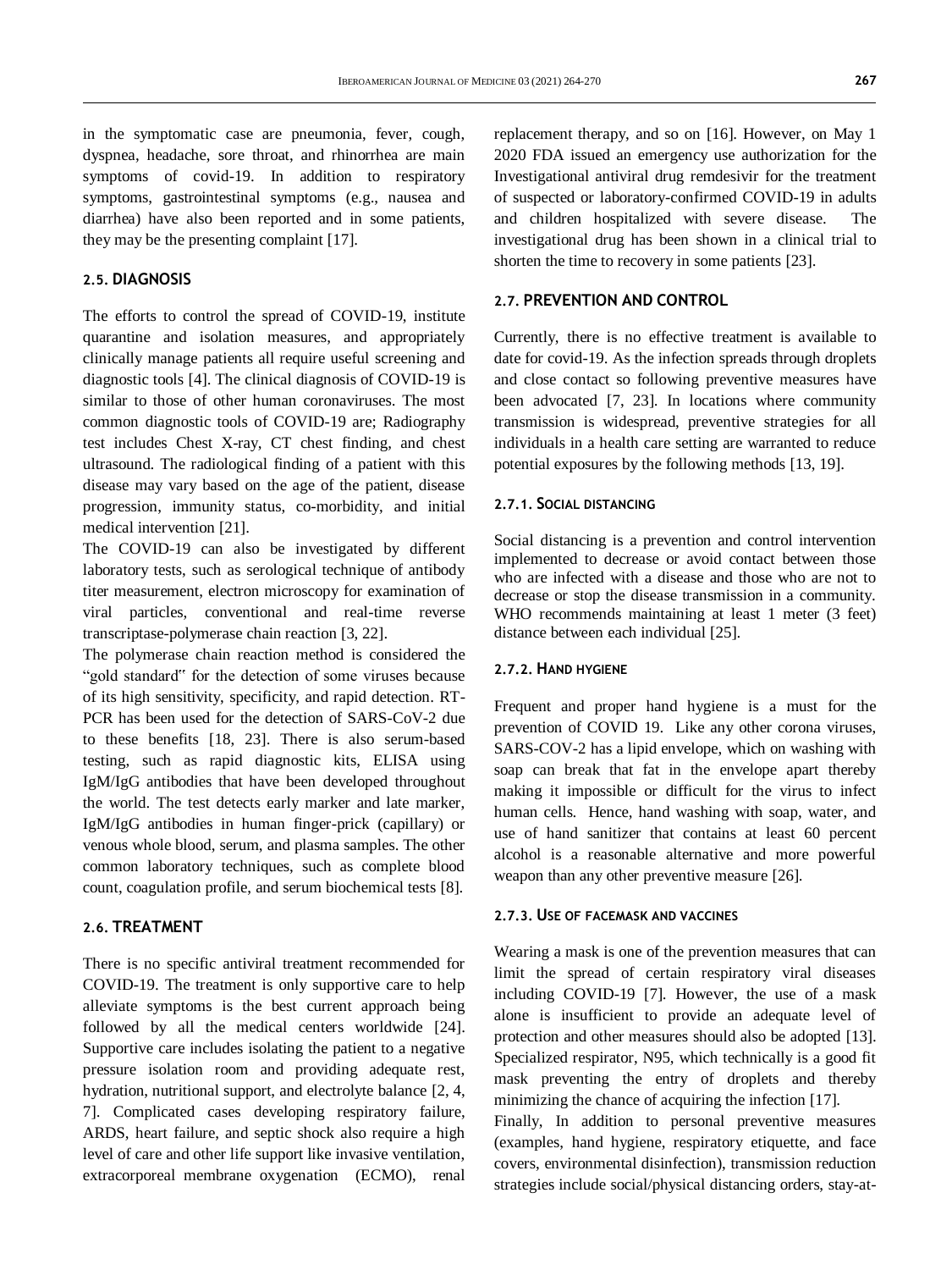home orders, school, venue, and nonessential business closure [10]. In addition, there should be bans on public gatherings, travel restriction with exit and/or entry screening, aggressive case identification, and isolation (separating individuals with infection from others). Contact tracing and quarantine (separating individuals who have been exposed from others) are the preventative measures of the COVID-19 [11, 19].

Very recently, vaccine for COVID-19 has been developed by few countries including the USA, India, Israel, Russia, and China. It is heartening to note that Indian Government has donated COVID-19 vaccine to many nations of the world. Hitherto, the data on immunization has not been analysed to elucidate the efficacy and safety of COVID-19 vaccine in various age groups (Pal, Personal communication).

Vaccines are an important new weapon in the fight against COVID-19, and the fact that so many vaccines are proving to be effective and are being developed is extremely promising. Scientists from all over the world are working and innovating as rapidly as they can to bring us experiments, medications, and vaccines that can save lives and put an end to the pandemic [19].

Simultaneously, more than 200 additional vaccine candidates are being developed, with more than 60 of them in clinical trials. COVAX is a component of the ACT Accelerator, which WHO and collaborators launched in 2020. COVAX, the ACT Accelerator vaccines pillar convened by CEPI, Gavi, and WHO, aims to end the COVID-19 pandemic's acute period by: accelerating the production of safe and reliable COVID-19 vaccines; encouraging the development of production facilities; and collaborating with governments and producers to ensure that vaccines are distributed fairly and equally to all countries – the only global effort to do so [11, 17].

WHO has identified two variants of the vaccine – AstraZeneca-SKBio (Republic of Korea) and the Serum Institute of India – for the emergency use. The vaccine had already been reviewed by the European Medicines Agency (EMA) before it was considered by SAGE. The EMA has closely reviewed the evidence on the vaccine's consistency, reliability, and effectiveness and has advised that a conditional marketing authorization be granted for people aged 18 and up. The WHO is Global Advisory Committee on Vaccination Protection collects and assesses evidence of possible adverse reactions to vaccines [27-29].

In patients who administered two doses of the Moderna vaccine and had no signs of being previously affected, the vaccine was 94.1 percent successful in reducing laboratory confirmed COVID-19 infections. In clinical trials, the vaccine proved to be highly successful (efficacy) among individuals of various ages, sexes, races, and ethnicities, as well as those with existing medical conditions [30-32].

On December 31, 2020, the WHO granted the Pfizer BioNTech vaccine an emergency use listing (EUL). The vaccine's quality, reliability, and efficacy have all been carefully evaluated by the WHO, and it is now approved for people over the age of 16. The COVID-19 vaccine from Pfizer BioNTech has a 95 percent effectiveness against symptomatic SARS-CoV-2 infection. There are currently no solid evidence on the effects of the Pfizer BioNTech vaccine on viral replication or shedding [33-35].

## **3. CONCLUSIONS AND RECOMMENDATIONS**

In the twenty-first century, an increase in various emerging infectious diseases has posed significant challenges. Vaccines typically take years to develop and test before entering clinical trials, but in 2020, scientists embarked on a race to develop safe and effective coronavirus vaccines in record time. The majority of people infected with the COVID-19 virus will experience mild to moderate respiratory symptoms and will recover without the need for further treatment. Professional advice is essential for reducing the risk of contracting the virus, promoting patient safety, treatment, and compliance, and relieving patients' stress.

Based on the reviewed literature, the following recommendations are frequently suggested.

- 1. Every concerned body should have to help the researcher to deal more about Covid-19 to create the vaccines that are potent, safe, and cost effective.
- 2. Social awareness creation on public health and economic effects through different media should be continued. Every person must wear the face mask when going out of the home and immediately sanitize his hands after returning home.
- 3. Special attentions for older adults, as well as those with underlying conditions like heart or lung disease, chronic kidney disease requiring dialysis, liver disease, diabetes, immune deficiency, or obesity, are at a higher risk of experiencing more severe COVID-19 complications.

# **4. ACKNOWLEDGEMENTS**

The authors are very thankful to Prof. Dr. R. K. Narayan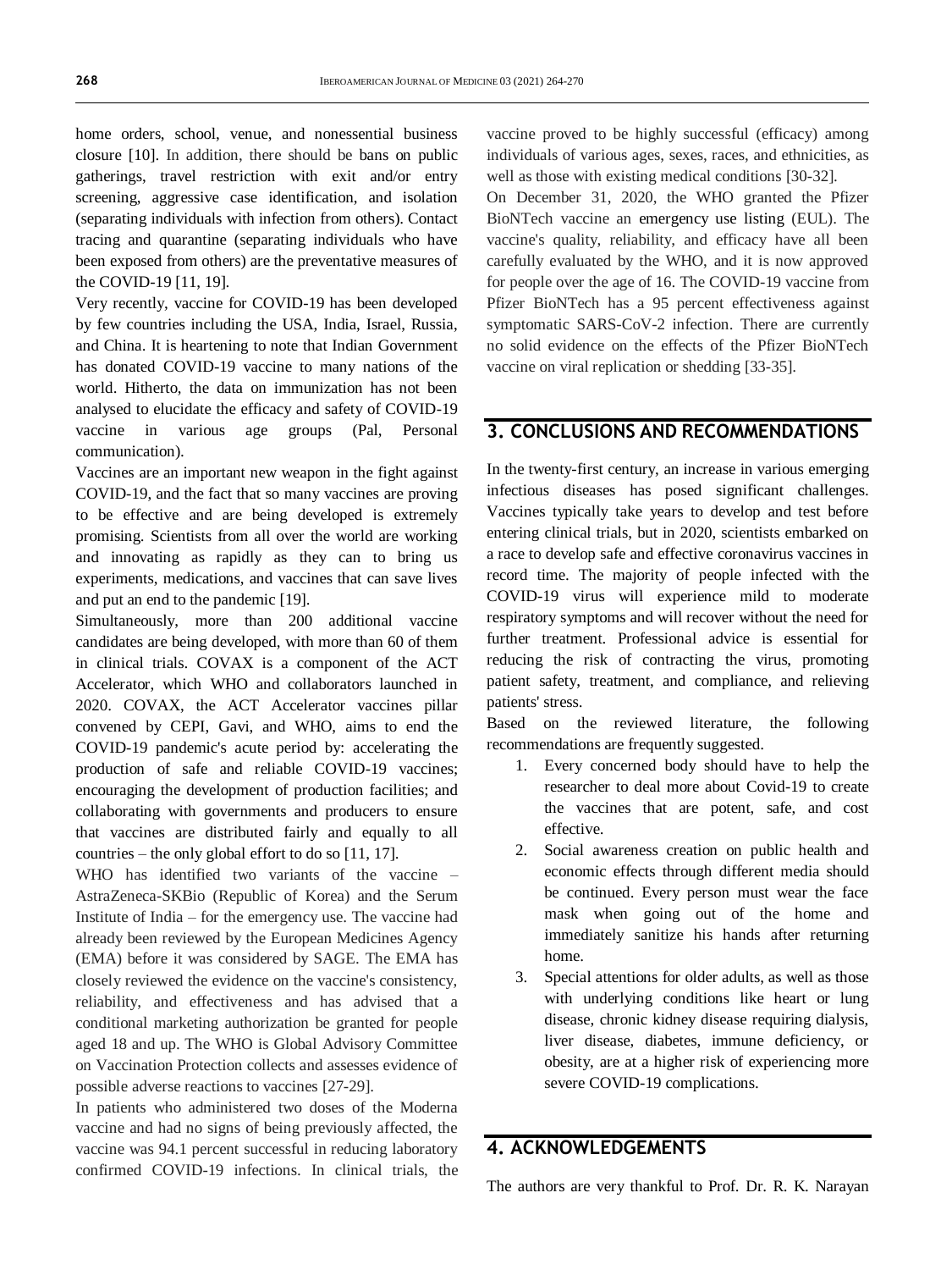for his suggestions during the preparation of manuscript and Anubha Priyabandhu for computer help.

# **5. CONTRIBUTION OF AUTHORS**

All the authors contributed equally. They read the final version, and approved it for publication.

# **6. CONFLICT OF INTEREST**

The authors declare that they do not have conflict of interest.

## **7. SOURCE OF FINANCIAL GRANT**

There was no financial support for this manuscript.

## **8. REFERENCES**

*1. Sánchez CM, Jiménez G, Laviada MD, Correa I, Suñé C, Bullido Mj, et al. Antigenic homology among coronaviruses related to transmissible gastroenteritis virus. Virology. 1990;174(2):410-7. doi[: 10.1016/0042-](https://doi.org/10.1016/0042-6822(90)90094-8) [6822\(90\)90094-8.](https://doi.org/10.1016/0042-6822(90)90094-8)*

*2. Pal M, Kerorsa GB, Kandi V. A Knowledge Update on SARS-Coronavirus-2 (SARS-CoV-2)/COVID-19 and Its Global Public Health Implications. Am J Clin Med Res. 2020;8(1):23-7. doi[: 10.12691/AJCMR-8-1-5.](http://article.clinicalmedicineresearch.com/pdf/AJCMR-8-1-5.pdf)*

*3. Su L, Ma X, Yu H, Zhang Z, Bian P, Han Y, et al. The different clinical characteristics of corona virus disease cases between children and their families in China - the character of children with COVID-19. Emerg Microbes Infect. 2020;9(1):707-13. doi[: 10.1080/22221751.2020.1744483.](https://doi.org/10.1080/22221751.2020.1744483)*

*4. Pal M, Berhanu G, Desalegn C, Kandi V. Severe Acute Respiratory Syndrome Coronavirus-2 (SARS-CoV-2): An Update. Cureus. 2020;12(3):e7423. doi[: 10.7759/cureus.7423.](https://doi.org/10.7759/cureus.7423)*

*5. Yuen KS, Ye ZW, Fung SY, Chan CP, Jin DY. SARS-CoV-2 and COVID-19: The most important research questions. Cell Biosci. 2020;10:40. doi: [10.1186/s13578-020-00404-4.](https://doi.org/10.1186/s13578-020-00404-4)*

*6. Pal M, Berhanu Kerorsa G, Mahendra Pal P. Zoonotic Significance of COVID-19 and Precautions Related to Animals During Outbreak of the Disease. J One Health. 2020;8(2):39-43.*

*7. Unhale SS, Ansar QB, Sanap S, Thakhre S, Wadatkar S. A review on Corona Virus (COVID-19). World J Pharm Life Sci. 2020;6(4):109-15.*

*8. Weiss SR, Navas-Martin S. Coronavirus pathogenesis and the emerging pathogen severe acute respiratory syndrome coronavirus. Microbiol Mol Biol Rev. 2005;69(4):635-64. doi[: 10.1128/MMBR.69.4.635-664.2005.](https://doi.org/10.1128/mmbr.69.4.635-664.2005)*

*9. Powell-Jackson T, King JJC, Makungu C, Spieker N, Woodd S, Risha P, et al. Infection prevention and control compliance in Tanzanian outpatient facilities: a cross-sectional study with implications for the control of COVID-19. Lancet Glob Health. 2020;8(6):e780-e789. doi[: 10.1016/S2214-](https://doi.org/10.1016/s2214-109x(20)30222-9) [109X\(20\)30222-9.](https://doi.org/10.1016/s2214-109x(20)30222-9)*

*10. Rutayisire E, Nkundimana G, Mitonga HK, Boye A, Nikwigize S. What works and what does not work in response to COVID-19 prevention and control in Africa. Int J Infect Dis. 2020;97:267-9. doi: [10.1016/j.ijid.2020.06.024.](https://doi.org/10.1016/j.ijid.2020.06.024)*

*11. Anjorin AAA. The coronavirus disease 2019 (COVID-19) pandemic: A review and an update on cases in Africa. Asian Pac J Trop Med. 2020;13(5):199-203. doi[: 10.4103/1995-7645.281612.](https://doi.org/10.4103/1995-7645.281612)*

*12. Zhang Y, Zhao Q, Hu B. Community-based prevention and control of COVID-19: Experience from China. Am J Infect Control. 2020;48(6):716-7. doi[: 10.1016/j.ajic.2020.03.012.](https://doi.org/10.1016/j.ajic.2020.03.012)*

*13. Chen Y, Liu Q, Guo D. Emerging coronaviruses: Genome structure, replication, and pathogenesis. J Med Virol. 2020;92(4):418-23. doi: [10.1002/jmv.25681.](https://doi.org/10.1002/jmv.25681)*

*14. Di Gennaro F, Pizzol D, Marotta C, Antunes M, Racalbuto V, Veronese N, et al. Coronavirus Diseases (COVID-19) Current Status and Future Perspectives: A Narrative Review. Int J Environ Res Public Health. 2020;17(8):2690. doi[: 10.3390/ijerph17082690.](https://doi.org/10.3390/ijerph17082690)*

*15. Hafeez A, Ahmad S, Ali Siddqui S, Ahmad M, Mishra S. A Review of COVID-19 (Coronavirus Disease-2019) Diagnosis, Treatments and Prevention. Eurasian J Med Oncol. 2020;4(2):116-25. doi[: 10.14744/ejmo.2020.90853.](https://dx.doi.org/10.14744/ejmo.2020.90853)*

*16. Li X, Geng M, Peng Y, Meng L, Lu S. Molecular immune pathogenesis and diagnosis of COVID-19. J Pharm Anal. 2020;10(2):102-8. doi: [10.1016/j.jpha.2020.03.001.](https://doi.org/10.1016/j.jpha.2020.03.001)*

*17. Zheng J. SARS-CoV-2: an Emerging Coronavirus that Causes a Global Threat. Int J Biol Sci. 2020;16(10):1678-85. doi[: 10.7150/ijbs.45053.](https://doi.org/10.7150/ijbs.45053)*

*18. Jonsdottir HR, Dijkman R. Coronaviruses and the human airway: a universal system for virus-host interaction studies. Virol J. 2016;13:24. doi: [10.1186/s12985-016-0479-5.](https://doi.org/10.1186/s12985-016-0479-5)*

*19. Song R, Han B, Song M, Wang L, Conlon CP, Dong T, et al. Clinical and epidemiological features of COVID-19 family clusters in Beijing, China. J Infect. 2020;81(2):e26-e30. doi[: 10.1016/j.jinf.2020.04.018.](https://doi.org/10.1016/j.jinf.2020.04.018)*

*20. Sahin AR, Erdogan A, Agaoglu PM, Dineri Y, Cakirci AY, Senel ME, et al. 2019 Novel Coronavirus (COVID-19) Outbreak: A Review of the Current Literature. Eurasian J Med Oncol. 2020;4(1):1-7. doi: [10.14744/ejmo.2020.12220.](https://dx.doi.org/10.14744/ejmo.2020.12220)*